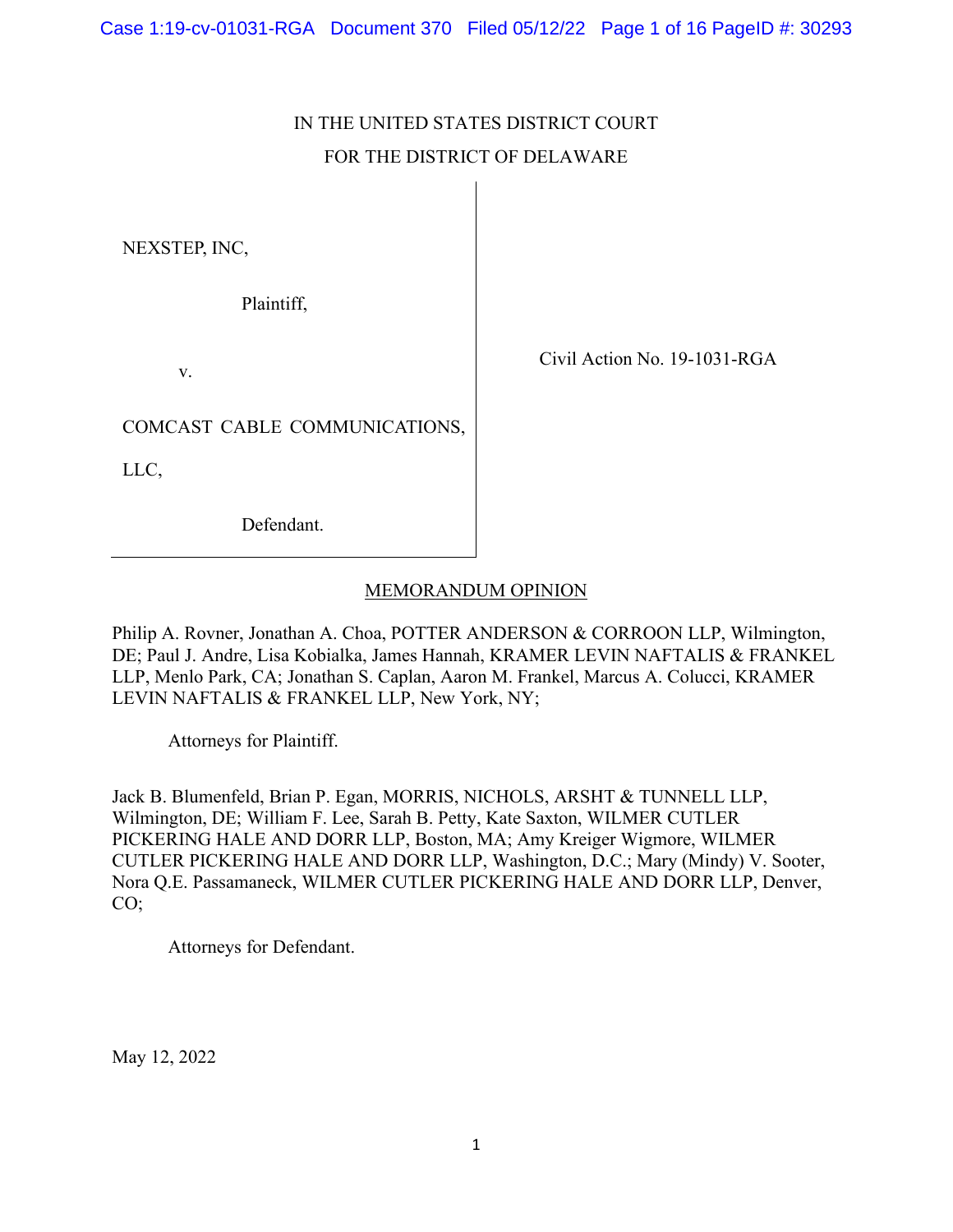# /s/ Richard G. Andrews **ANDREWS, U.S. DISTRICT JUDGE:**

Before me are Plaintiff's Renewed Motion for Judgment as a Matter of Law (D.I. 353) and Defendant's Post-Judgment Motion Under Fed. R. Civ. P. 50(b) and 59 (D.I. 350). I have considered the parties' briefing. (D.I. 351, 354, 357, 358, 360, 362). For the following reasons, NexStep's motion is DENIED and Comcast's motion is GRANTED-IN-PART.

# **I. BACKGROUND**

NexStep sued Comcast for infringement of six patents. (D.I. 1). On September 20–23, 2022, NexStep tried two patents, which it refers to as the "Customer Troubleshooting" patents, to a jury. (D.I. 346–49). The jury found that (1) Comcast did not literally infringe any of the four asserted claims, (2) Comcast infringed the three asserted claims of U.S. Patent No. 8,280,009 ("the '009 patent") under the doctrine of equivalents, and (3) the asserted claims of the '009 patent were not proven invalid. (D.I. 331). Each party properly moved for judgment at a matter of law ("JMOL") pursuant to Federal Rule of Civil Procedure 50(a) and now renews the motion under Rule 50(b). (D.I. 327, 329, 350, 353). Comcast also moves in the alternative for a new trial under Rule 59. (D.I. 350).

NexStep seeks JMOL that Comcast literally infringes the asserted claims of the '009 patent. (D.I. 354 at 1). Comcast seeks JMOL of noninfringement under the doctrine of equivalents (or in the alternative a new trial), JMOL of no damages, and—should I uphold the infringement verdict—JMOL of invalidity. (D.I. 351 at 1).

# **II. LEGAL STANDARD**

#### **A. Judgment as a Matter of Law**

Judgment as a matter of law is appropriate if "the court finds that a reasonable jury would not have a legally sufficient evidentiary basis to find for [a] party" on an issue. Fed. R. Civ. P.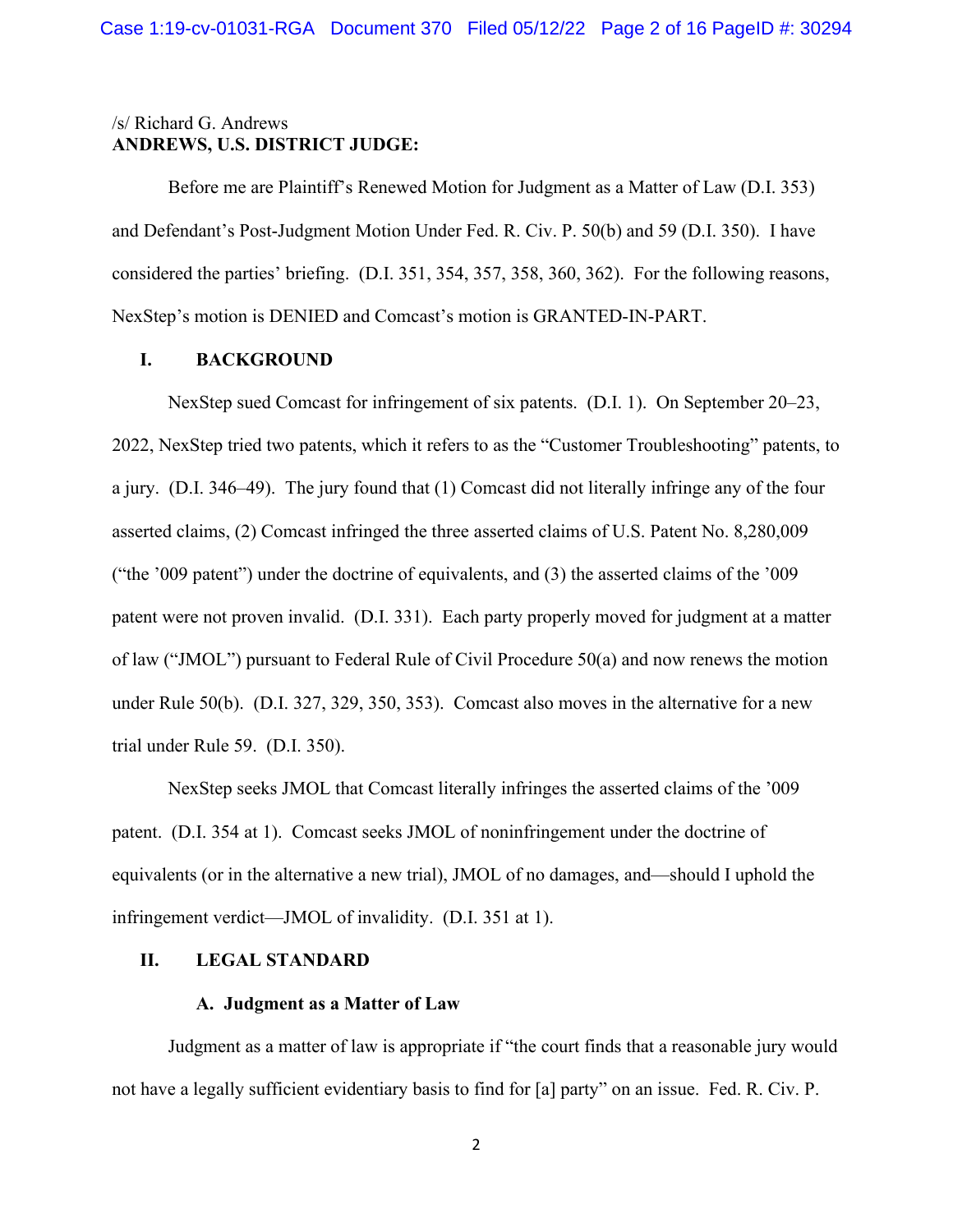$50(a)(1)$ . "Entry of judgment as a matter of law is a 'sparingly' invoked remedy, 'granted only if, viewing the evidence in the light most favorable to the nonmovant and giving it the advantage of every fair and reasonable inference, there is insufficient evidence from which a jury reasonably could find liability.'" *Marra v. Phila. Hous. Auth.*, 497 F.3d 286, 300 (3d Cir. 2007) (citation omitted).

"To prevail on a renewed motion for JMOL following a jury trial, a party must show that the jury's findings, presumed or express, are not supported by substantial evidence or, if they were, that the legal conclusion(s) implied by the jury's verdict cannot in law be supported by those findings." *Pannu v. Iolab Corp.*, 155 F.3d 1344, 1348 (Fed. Cir. 1998) (cleaned up). "'Substantial' evidence is such relevant evidence from the record taken as a whole as might be accepted by a reasonable mind as adequate to support the finding under review." *Perkin-Elmer Corp. v. Computervision Corp.*, 732 F.2d 888, 893 (Fed. Cir. 1984).

In assessing the sufficiency of the evidence, the Court must give the non-moving party, "as [the] verdict winner, the benefit of all logical inferences that could be drawn from the evidence presented, resolve all conflicts in the evidence in his favor and, in general, view the record in the light most favorable to him." *Williamson v. Consol. Rail Corp.*, 926 F.2d 1344, 1348 (3d Cir. 1991). The Court may "not determine the credibility of the witnesses [nor] substitute its choice for that of the jury between conflicting elements in the evidence." *Perkin-Elmer*, 732 F.2d at 893. Rather, the Court must determine whether the evidence supports the jury's verdict. *See Dawn Equip. Co. v. Ky. Farms Inc.*, 140 F.3d 1009, 1014 (Fed. Cir. 1998); 9B *Charles Alan Wright & Arthur R. Miller, Federal Practice and Procedure* § 2524 (3d ed. 2008) ("The question is not whether there is literally no evidence supporting the party against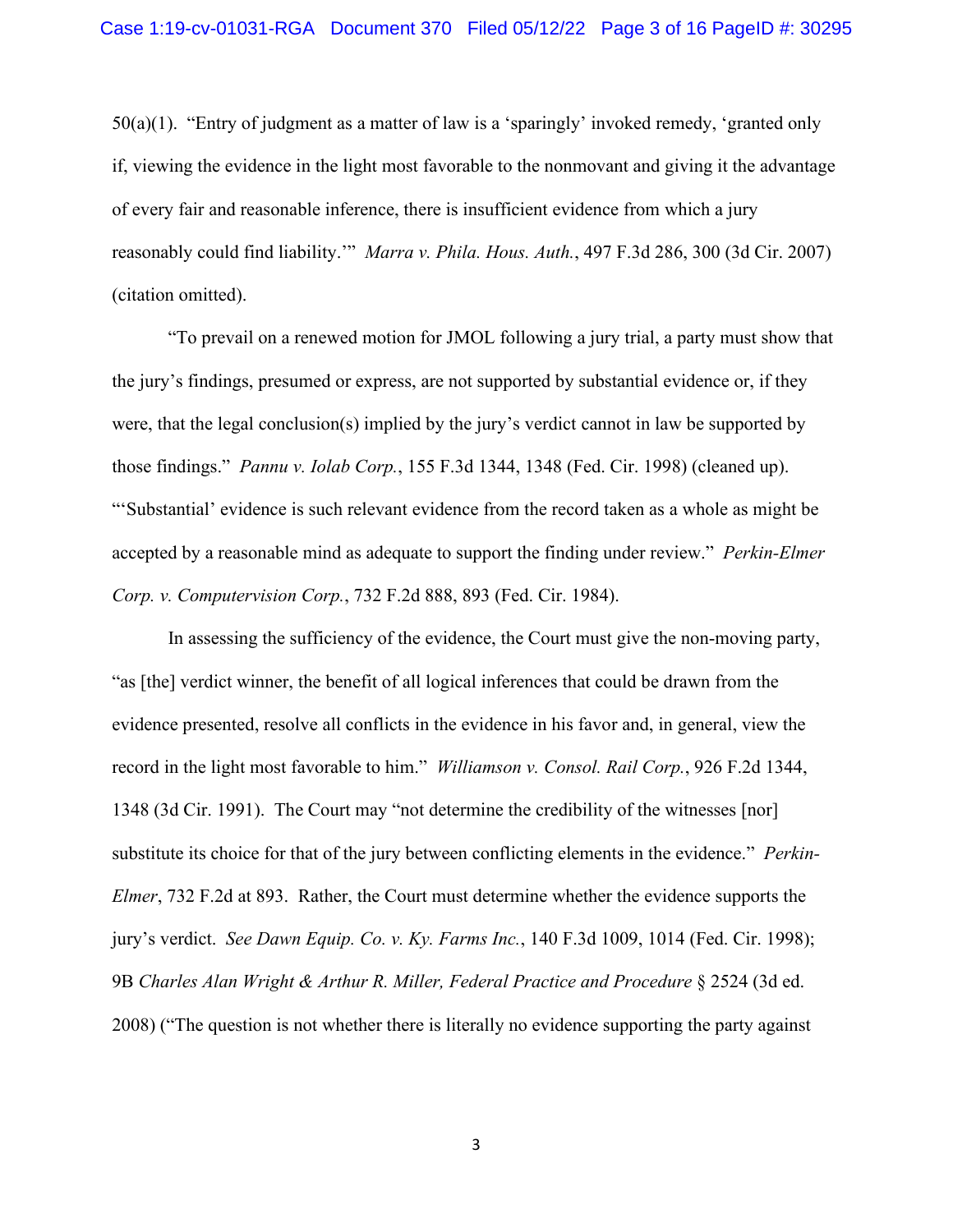whom the motion is directed but whether there is evidence upon which the jury might reasonably find a verdict for that party.").

Where the moving party bears the burden of proof, the Third Circuit applies a different standard. This standard "requires the judge to test the body of evidence not for its insufficiency to support a finding, but rather for its overwhelming effect." *Fireman's Fund Ins. Co. v. Videfreeze Corp.*, 540 F.2d 1171, 1177 (3d Cir. 1976) (quoting *Mihalchak v. Am. Dredging Co.*, 266 F.2d 875, 877 (3d Cir. 1959)). The Court "'must be able to say not only that there is sufficient evidence to support the finding, even though other evidence could support as well a contrary finding, but additionally that there is insufficient evidence for permitting any different finding.'" *Id.* at 1171 (quoting *Mihalchak*, 266 F.2d at 877).

#### **B. New Trial**

Federal Rule of Civil Procedure 59(a)(1)(A) provides, "The court may, on motion, grant a new trial on all or some of the issues—and to any party— . . . after a jury trial, for any reason for which a new trial has heretofore been granted in an action at law in federal court  $\dots$ ." The decision to grant or deny a new trial is committed to the sound discretion of the district court. *See Allied Chem. Corp. v. Daiflon, Inc.*, 449 U.S. 33, 36 (1980); *Olefins Trading, Inc. v. Han Yang Chem. Corp.*, 9 F.3d 282, 289 (3d Cir. 1993) (reviewing district court's grant or denial of new trial motion under the "abuse of discretion" standard). Although the standard for granting a new trial is less rigorous than the standard for granting judgment as a matter of law—in that the Court need not view the evidence in the light most favorable to the verdict winner—a new trial should only be granted where "a miscarriage of justice would result if the verdict were to stand," the verdict "cries out to be overturned," or where the verdict "shocks [the] conscience." *Williamson*, 926 F.2d at 1352–53.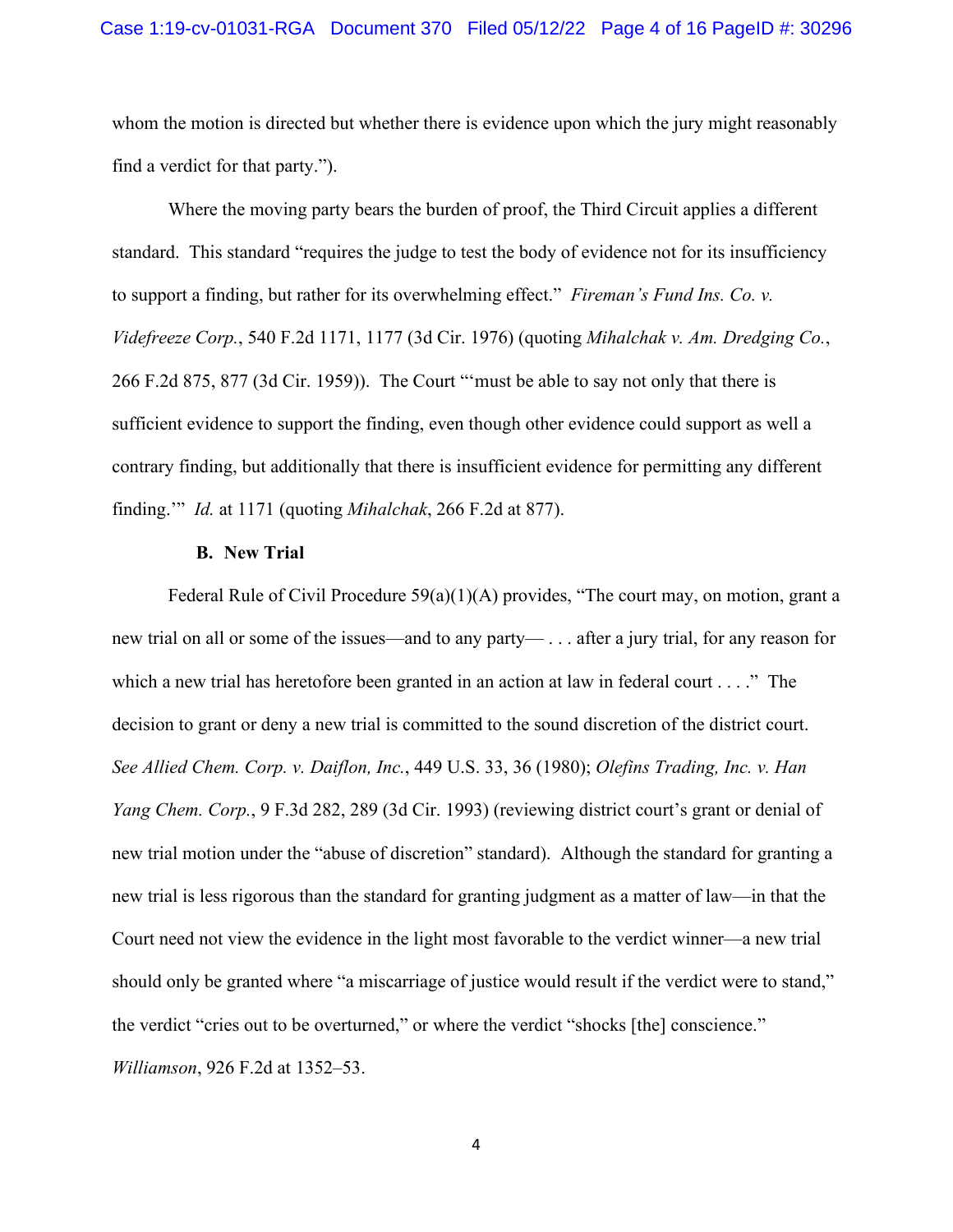# **III. DISCUSSION**

# **A. Literal Infringement**

NexStep moves for JMOL that Comcast's My Account app literally infringes the three

asserted claims (claims 1, 16, and 22) of the '009 patent. (D.I. 354 at 1). All asserted claims

require a "home gateway" to perform four specific steps "responsive to a single action performed

by the user." For example, claim 1 states:

A method of initiating a support session for a consumer device using a concierge device, the method including:

associating the concierge device with a selected consumer device;

responsive to a single action performed by a user, the concierge device communicating with a home gateway, including

causing the home gateway to buffer consumer device identification information for the selected consumer device and determine a support center for a support session; and

causing the home gateway to initiate the support session for the consumer device and to forward automatically the consumer device identification information during the support session, thereby allowing the support session either

to bypass an automated attendant or interactive voice recognition system or

to initiate an automated support protocol.

'009 Patent, cl. 1. The "single action" claim limitation was not construed and is therefore given

its plain and ordinary meaning. *See CCS Fitness, Inc. v. Brunswick Corp.*, 288 F.3d 1359, 1366

(Fed. Cir. 2002) (articulating a "heavy presumption" that claim terms have its "ordinary and

customary meaning"). The "concierge device" is construed as "A device including functionality

for the remote control of at least one consumer device and that meets the other claim

requirements." (D.I. 113 at 25).

NexStep points to three scenarios where a single action causes all four required steps and

details the evidence presented at trial to support this contention. (*Id.* at 4–5, 15–16). NexStep

must do more than show that substantial evidence supports its position. There must be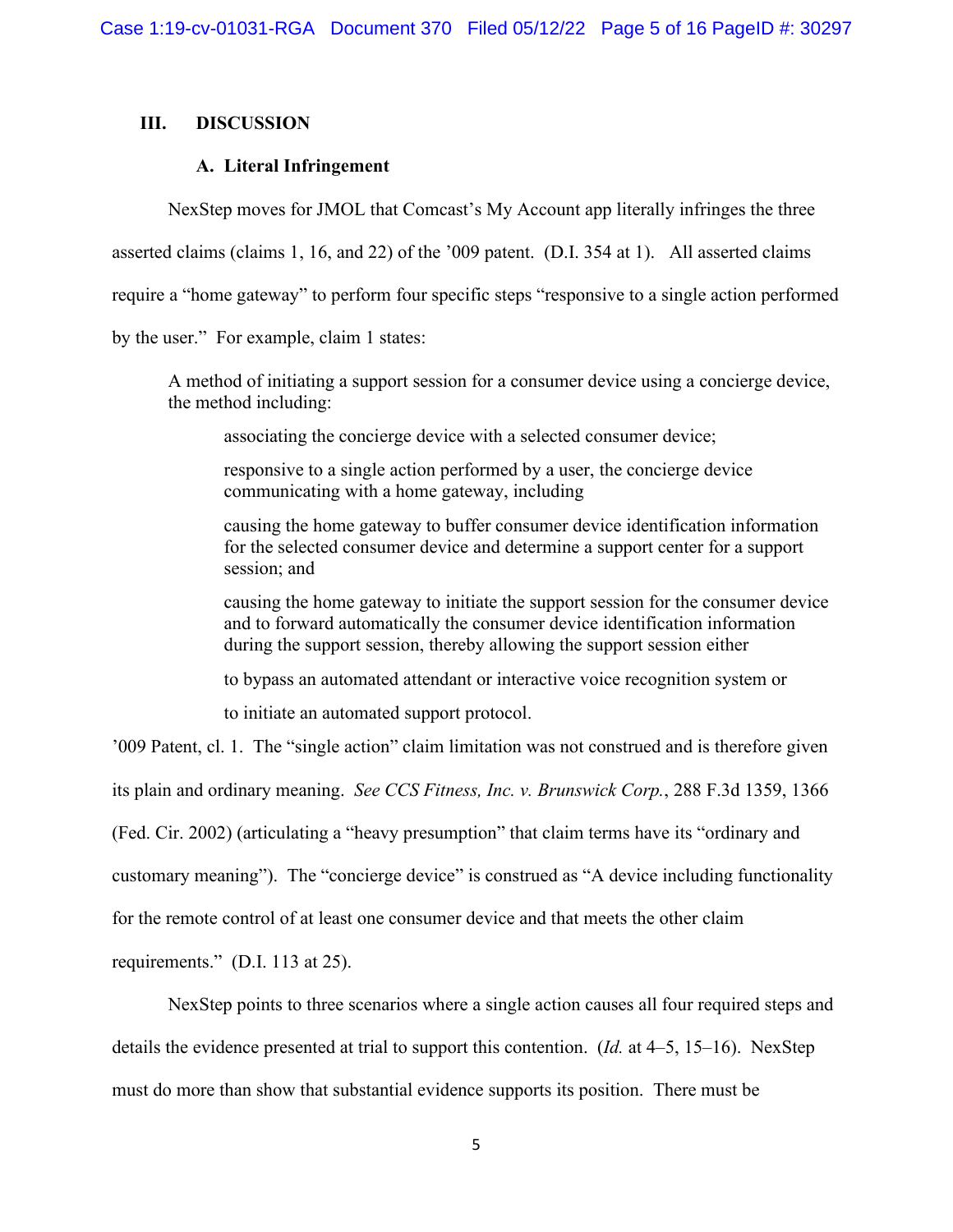#### Case 1:19-cv-01031-RGA Document 370 Filed 05/12/22 Page 6 of 16 PageID #: 30298

"insufficient evidence for permitting any different finding." *Fireman's Fund*, 540 F.2d at 1177. I do not think that NexStep has shown that there is insufficient evidence to support the jury's verdict of no literal infringement.

NexStep claims to have "provided unrebutted evidence that under multiple scenarios, a single tap of the screen, which is undisputedly a single action, causes all of the claimed actions to be automatically performed, thereby satisfying that Single Action Element." (D.I. 354 at 6). Comcast responds that NexStep's evidence was indeed rebutted by the testimony of Mr. Karinshak, Comcast's Chief Customer Experience Officer, and Dr. Villasenor, Comcast's noninfringement expert. (D.I. 357 at 3).

Comcast's evidence was directed to two independent bases upon which the jury could find that infringement was not proven. First, that there was no "single action" that performed all four required steps—"rather, to the extent those steps are performed at all, they are performed in response to multiple separate user actions." (*Id.*). Second, there is no "determin[ation] of a support center" as required by the claims because "each of the My Account app processes addressed in Dr. Selker's testimony sends requests to a single server." (*Id.*).

NexStep argues, "on cross-examination, Comcast's corporate representative and technical experts admitted that only a single tap—which is undisputedly a single action—is needed to trigger the performance of every claimed action." (D.I. 354 at 2). I do not think the record supports this. At most, Comcast's witnesses admitted that the "single actions" in NexStep's infringement scenarios are indeed each a "single action." (D.I. 354 at 16). NexStep does not point to concessions that, "responsive to [those] single action[s]," the home gateway performs the four required steps. '009 Patent, cl. 1.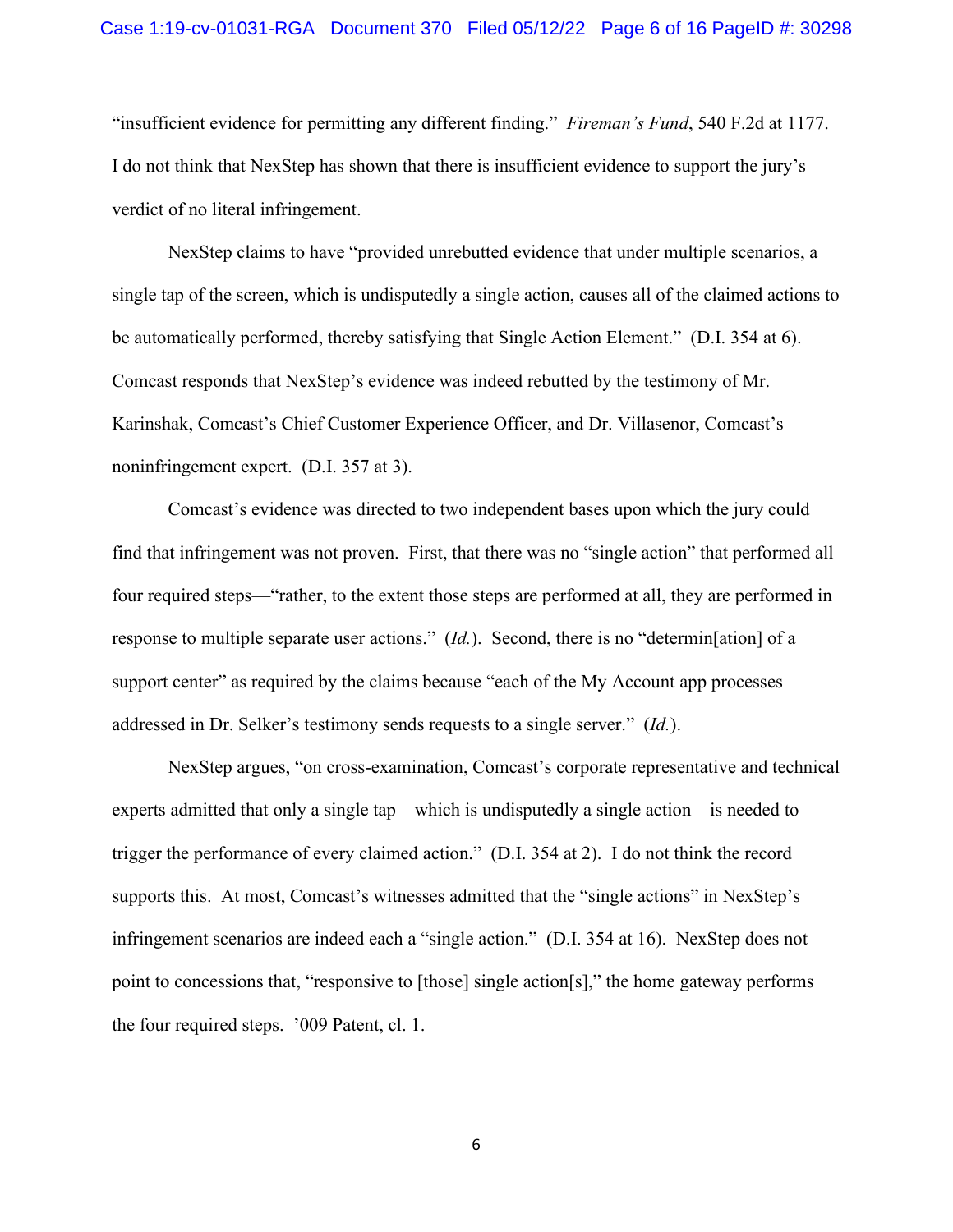#### Case 1:19-cv-01031-RGA Document 370 Filed 05/12/22 Page 7 of 16 PageID #: 30299

The testimony offered by Comcast's witnesses supports the jury's verdict of no literal infringement. Mr. Karinshak provided fact testimony regarding the operation of the My Account app. Comcast argues that his testimony provided substantial evidence that there is no single user action that both "initiate[s] a support session" and "determine[s] a support center," as required by the asserted claims. (D.I. 357 at 7).

NexStep attacks Mr. Karinshak's testimony because he "admitted that he did not know the technical details of how the My Account App works." (D.I. 354 at 6). Mr. Karinshak is Comcast's Chief Customer Experience officer and is "responsible for looking across the company to make sure we're providing the best possible experience for all of our customers and across all of our products and services." (D.I. 347 at 461:19–22). Based on his role and experience, a reasonable jury could credit Mr. Karinshak's testimony regarding the functionality of the accused app.

NexStep also argues that Mr. Karinshak's testimony wrongly focused on "completion of a troubleshooting protocol" or "connection to a live agent," neither of which is required by the claims. (D.I. 362 at 3). Mr. Karinshak walked through user workflows and explained that for each scenario, the Xfinity Assistant feature only connects a user to a live agent several user actions after the customer began their support session. (D.I. 347 at 472–83). Drawing all reasonable inferences in Comcast's favor, the testimony regarding connecting with a live agent is relevant to the "determinat[ion of] a support center" claim limitation. (D.I. 357 at 6). For another user scenario involving a set-top box, Mr. Karinshak testified that it took seven user actions to "complete the troubleshooting process." (D.I. 347 at 497:15–17). During the set-top box scenario, Mr. Karinshak never described connecting to a live agent or a support center. (*Id.* at 484-497). Construing this testimony in the light most favorable to Comcast, it is a reasonable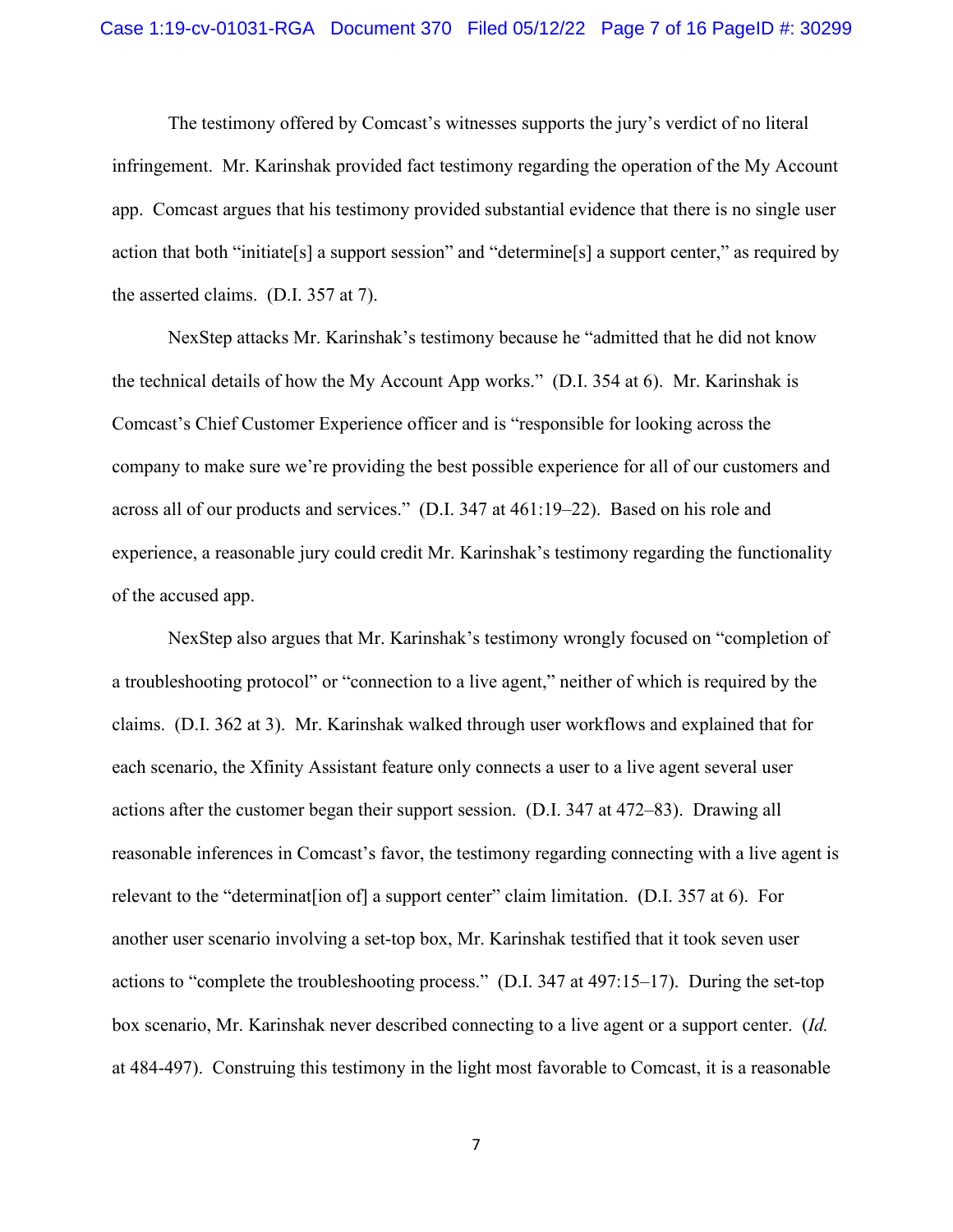#### Case 1:19-cv-01031-RGA Document 370 Filed 05/12/22 Page 8 of 16 PageID #: 30300

inference that the set-top box scenario does not include "determinat[ion of] a support center" as required by the claims.

Comcast's expert witness on noninfringement, Dr. Villasenor, provided methodical testimony regarding Dr. Selker's infringement scenarios. For each scenario, Dr. Villasenor walked through each step of the user's experience and testified that each user action did not cause the four events that are required by the claims. For instance, one of NexStep's infringement scenarios is when a user presses "continue." (D.I. 354 at 4). Dr. Villasenor testified:

Q. What's the next action the user takes in this process?

A. So the user will . . . read the information on the screen about tightening the cables and so on, and then the user can continue. In order to continue, the user must press continue. Q. What did you conclude about whether this action causes all required '009 events?

A. It does not.

(D.I. 348 at 629:4–13). Ultimately, Dr. Villasenor testified that he did not find "any single action . . . in the Xfinity Assistant or that Dr. Selker pointed to that causes all four of the required events to occur under the '009 patent." (*Id.* at 640:1-5). I think this is substantial evidence to support the jury's finding that the accused products did not literally infringe the '009 patent. The parties put forward competing expert testimony regarding infringement. NexStep decries Dr. Villasenor's testimony as merely "*ipse dixit* conclusion" but does not raise contentions that it was unreliable and ought to have been excluded. (D.I. 362 at 5). Dr. Villasenor described the materials he considered in forming his opinions. (D.I. 348 at 603:14–604:6 (listing source code, technical documents, the products themselves, conversations with Comcast engineers, deposition testimony, and Dr. Selker's reports)). The jury was free to credit Dr. Villasenor's testimony over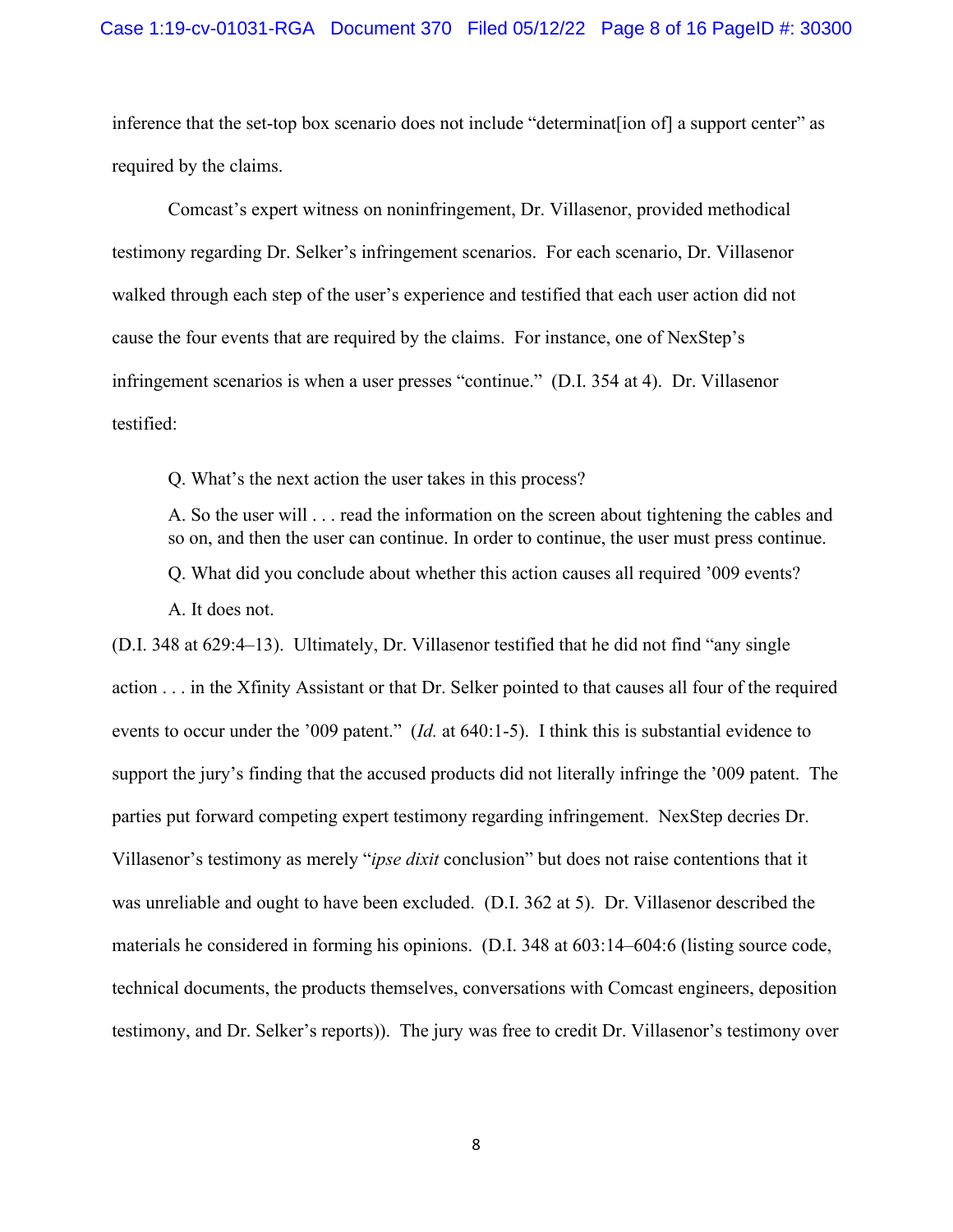Dr. Selker's. Thus, NexStep has not shown that it is entitled to JMOL on the issue of literal infringement.

### **B. Doctrine of Equivalents**

Comcast moves for JMOL of noninfringement under the doctrine of equivalents ("DOE"). "A finding of infringement under the doctrine of equivalents requires a showing that the difference between the claimed invention and the accused product or method was insubstantial or that the accused product or method performs substantially the same function in substantially the same way with substantially the same result as each claim limitation of the patented product or method." *AquaTex Indus., Inc. v. Techniche Sols.*, 479 F.3d 1320, 1326 (Fed. Cir. 2007). "[T]he difficulties and complexities of the doctrine require that evidence be presented to the jury . . . through the particularized testimony of a person of ordinary skill in the art, typically a qualified expert, who (on a limitation-by-limitation basis) describes the claim limitations and establishes that those skilled in the art would recognize the equivalents." *Id.* at 1329. NexStep's expert, Dr. Selker, testified as to the function/way/result test. (D.I. 347 at 383:25–385:9). The question is whether this was "sufficient particularized testimony . . . such that a reasonable jury could have made an equivalency finding." *WCM Indus., Inc. v. IPS Corp.*, 721 F. App'x 959, 967 (Fed. Cir. 2018).

At trial, the jury heard the following testimony from Dr. Selker regarding DOE:

Q. In terms of the elements of the '009 patent, can you explain why the – I understand that you believe that a single action is met literally, but can you explain why at the very least the single action element is met by the doctrine of equivalents? And the –

A. When you – when you go to debug your – to diagnose your device, you're going through a single action. It might be that there's several button presses along the way, but I say that's the same function. And that it's going to have the same purpose which is what I was talking about, I hope. I don't know if  $\Gamma'$ m –

Q. No, you're doing fine, Doctor. Keep going.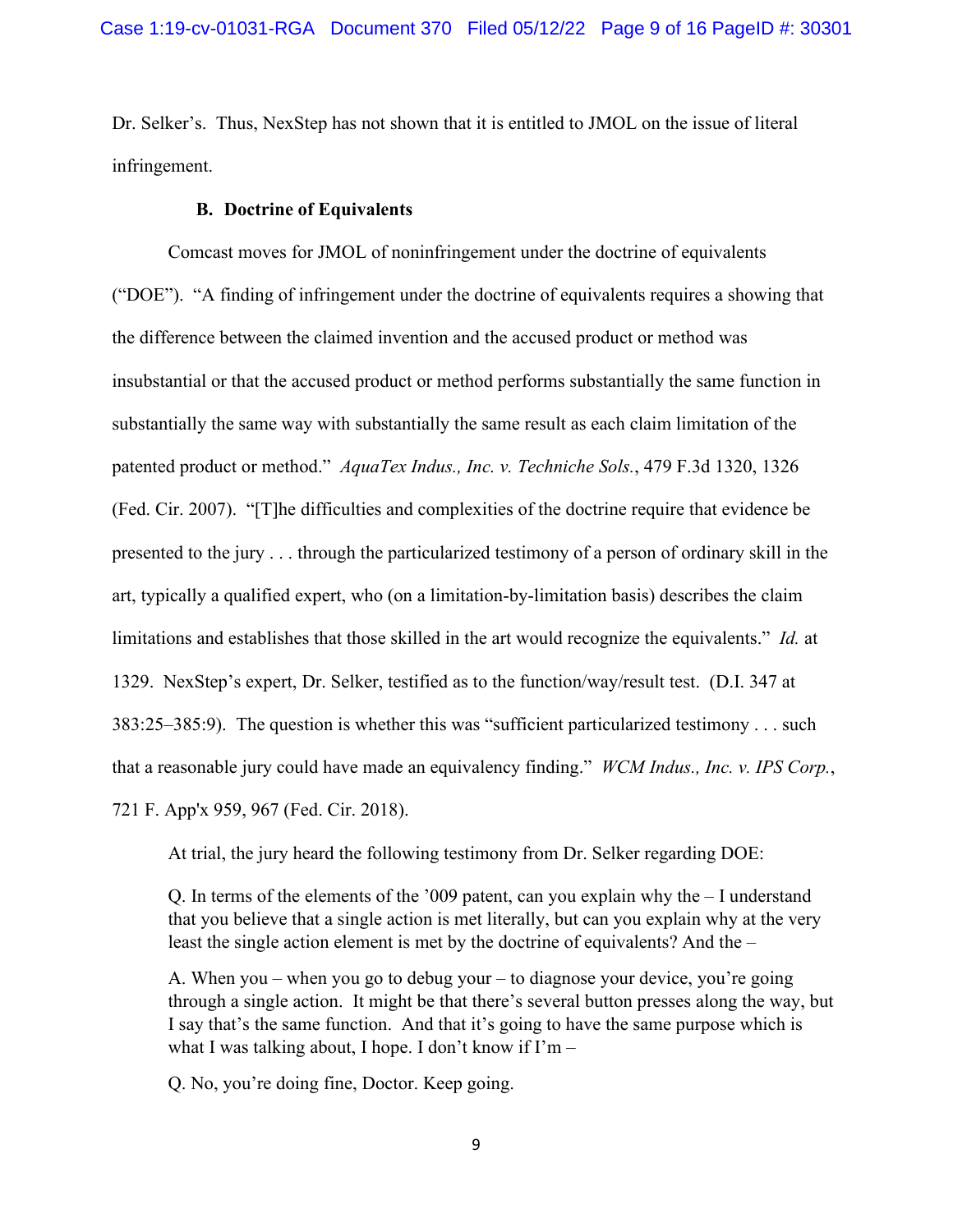A. I was confused by that.

O. It's the same function  $-I'll$  just help you out here. So it has the same function and it's a legal doctrine and so we have to go through it. Okay? Can you explain to the jury why it's done in substantially the same way?

A. Well, it's done in the same way in that the stuff is all kept up in the cloud for the purpose of doing this and it's going to go and diagnose it using the home gateway and it's going to solve my problem without me having to go through and put in my model numbers and all of that stuff. So it's really literally using – using this Concierge as more of a – somebody to give authorization than to do the actual function. I'm not down there in the machine room, you know, putting instructions into a computer to make it do each of these things.

Q. And can you explain why the single action achieves substantially the same result?

A. Yeah, the result is that this thing is going to be restarted, refreshed, whatever is going to have to happen with it without me having to tangle with understanding all of the issues of being an IT professional or whatever it takes to get this thing up. And so it's going to come with a result of my modem working, you know.

(D.I. 347 at 383:25–385:9).

Comcast argues that Dr. Selker's testimony was "conclusory and insufficient" and

"untethered from the claim language and the details of the operation of the My Account app."

(D.I. 351 at 7). I agree. Dr. Selker's testimony is too vague to support the jury's verdict.

 The Federal Circuit has held, "*a patentee must ... provide particularized testimony and linking argument* as to the 'insubstantiality of the differences' between the claimed invention and the accused device or process, or with respect to the function, way, result test when such evidence is presented to support a finding of infringement under the doctrine of equivalents." *AquaTex*, 479 F.3d at 1328 (quoting *Texas Instruments, Inc. v. Cypress Semiconductor Corp.*, 90 F.3d 1558, 1567 (Fed. Cir. 1996)). Dr. Selker's DOE testimony suffers from a lack of precision regarding both the claim limitations and the purported equivalent. The fatal flaw in Dr. Selker's testimony, however, is failure to provide a linking argument. While the vagueness regarding the claim limitations and purported equivalent are possibly supplemented with other evidence from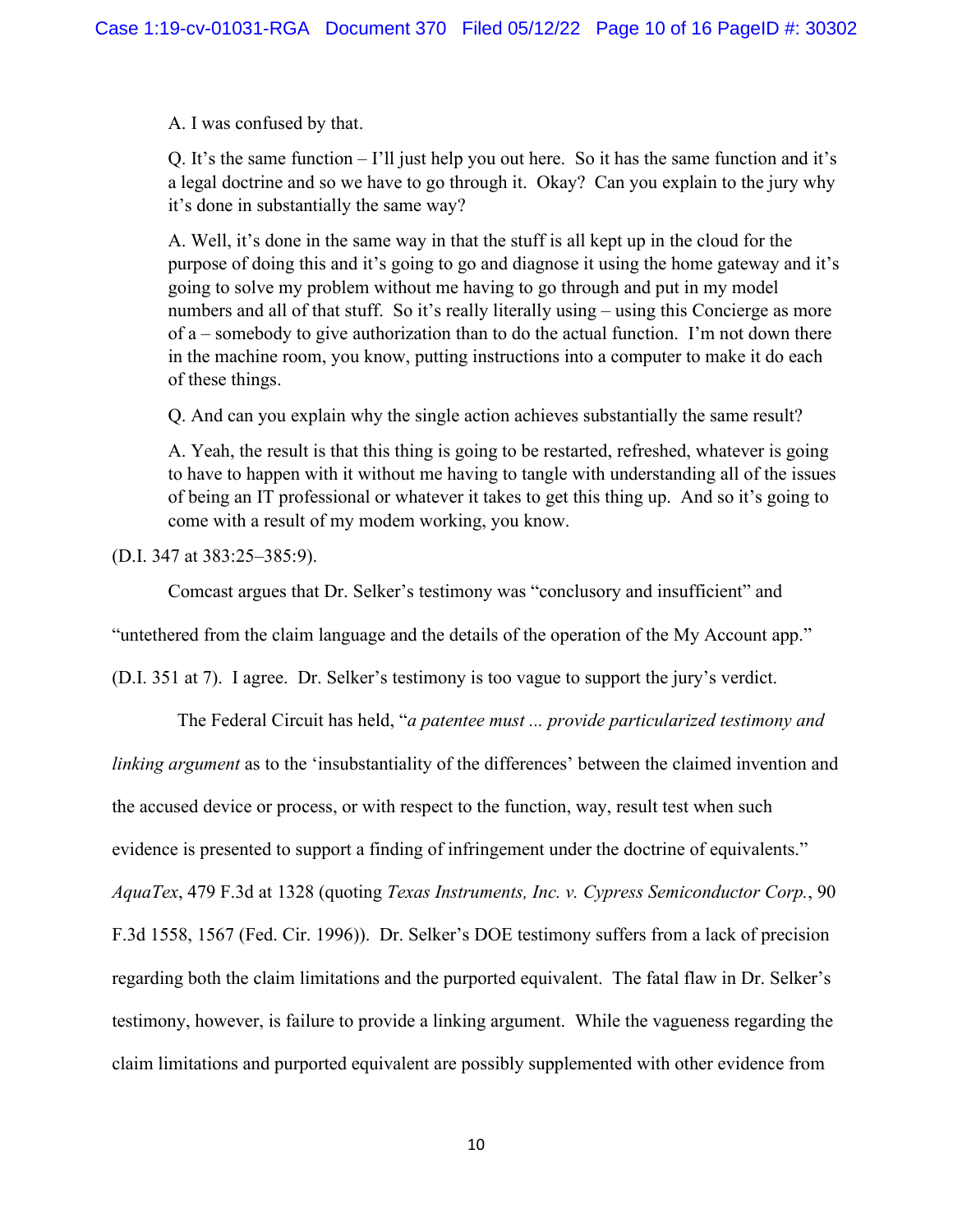the case, NexStep has simply not met its burden of providing the jury with a linking argument, and for that reason the jury's verdict cannot be sustained.

NexStep argues that the jury's verdict is supported by substantial evidence, both from Dr. Selker's DOE testimony and his lengthy and detailed testimony regarding literal infringement. (D.I. 358 at 5–7). Dr. Selker's literal infringement testimony somewhat cures the vagueness of his DOE claim limitation testimony. While "[t]he evidence and argument on the doctrine of equivalents cannot merely be subsumed in plaintiff's case of literal infringement," *Lear Siegler, Inc. v. Sealy Mattress Co. of Michigan*, 873 F.2d 1422, 1425 (Fed. Cir. 1989), the caselaw makes clear that the plaintiff has flexibility in presenting its evidence on the doctrine of equivalents. *See WCM Indus.*, 721 F. App'x at 966 ("We agree . . . that our precedent does not require opinion testimony, and certainly does not require expert opinion testimony, for a finding of equivalence. Rather, '[p]roof can be made in any form: through testimony of experts or others versed in the technology; by documents, including texts and treatises; and, of course, by the disclosures of the prior art.'" (citing *Graver Tank & Mfg. Co. v. Linde Air Prod. Co.*, 339 U.S. 605, 609))). Thus, Dr. Selker's literal infringement testimony can support NexStep's DOE contentions.

Assuming for the purposes of this opinion that Dr. Selker's prior testimony and other evidence in the case supply facts regarding each claim limitation, Dr. Selker's DOE testimony still fails to describe what steps in Comcast's app are equivalent to the "single action" limitation. He only mentions "several button presses." Without particularized testimony on what exactly the purported equivalent is, it is difficult to understand how the equivalent can perform substantially the same function in substantially the same way with substantially the same result as the claimed device.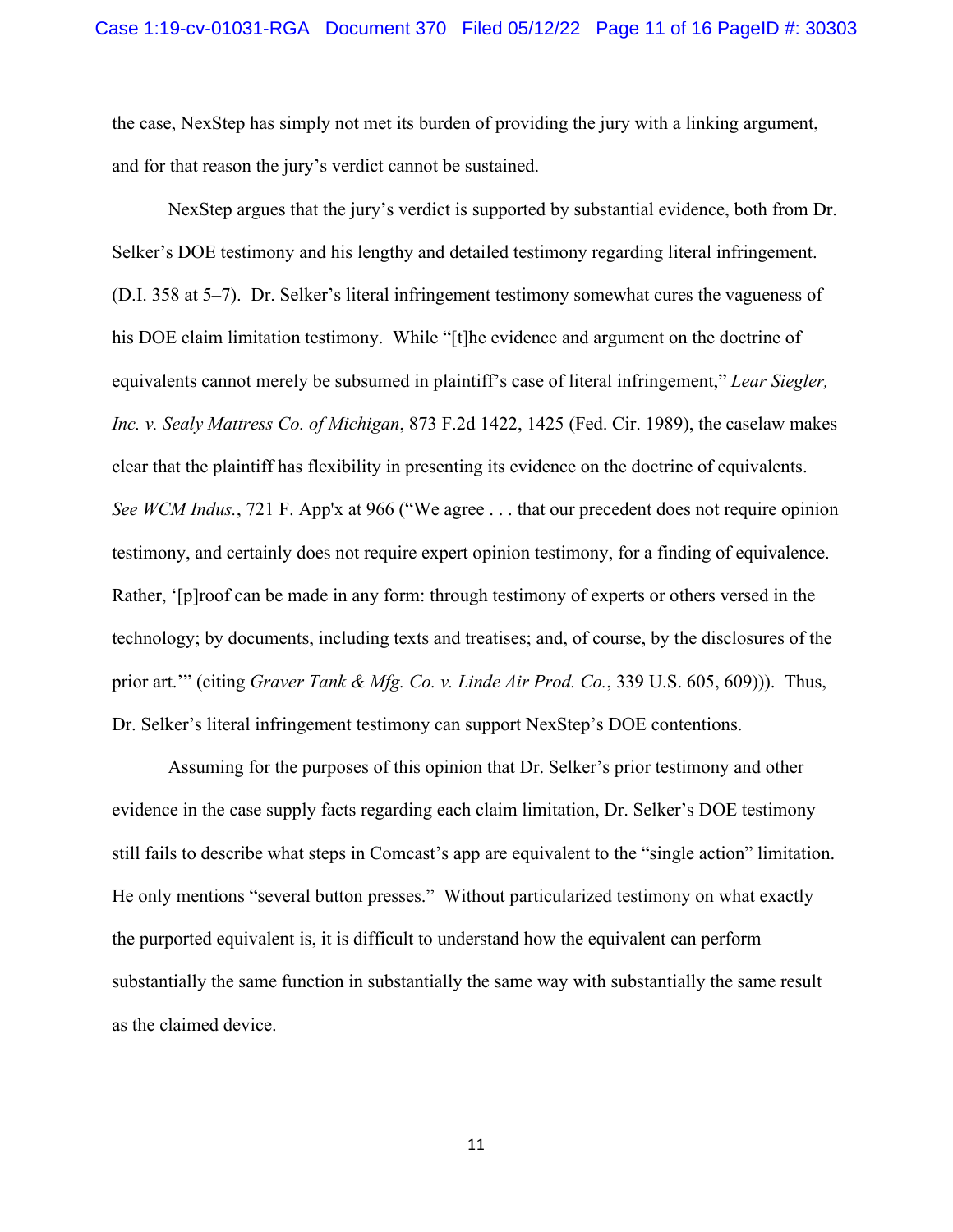Drawing the inference in NexStep's favor, it is possible that the jury gleaned enough about the accused My Account app through other evidence at trial to identify what "several button presses" they found to be equivalent. "While *Lear Siegler* does not go so far as to require recitation of the magic words 'function', 'way', and 'result', we think that it at least requires the *evidence* to establish *what* the function, way, and result of *both* the claimed device and the accused device are, and *why* those functions, ways, and results are substantially the same." *Malta v. Schulmerich Carillons, Inc.*, 952 F.2d 1320, 1327 n.5 (Fed. Cir. 1991). Here, Dr. Selker failed to identify "*what* the function" of "*both* the claimed device and accused device are." *Id. Malta* requires "evidence," not necessarily testimony from a person of skill in the art (a "POSA"), and it is possible, though NexStep does not argue this point, that the jury had enough of an understanding of Comcast's accused devices to piece together on their own the function, way, and result of the accused devices.<sup>[1](#page-11-0)</sup>

Even if the rest of the evidence sufficiently established the claim limitations and the purported equivalent, NexStep's presentation failed to "provide particularized testimony and linking argument." *AquaTex*, 479 F.3d at 1328. "Absent the proper *Graver Tank* context, i.e., a showing of how plaintiff compares the function, means, and result of its claimed invention with those of the accused device, a jury is more or less put to sea without guiding charts when called upon to determine infringement under the doctrine." *Lear Siegler*, 873 F.2d at 1425–26.

Dr. Selker failed to provide the requisite linking argument. The function of the "single action" limitation is to cause the "home gateway" to perform four steps. Dr. Selker testified that

<span id="page-11-0"></span><sup>&</sup>lt;sup>1</sup> Even if this is the case for some of the accused devices, Comcast contends, "Dr. Selker presented no evidence that the 'several button presses' he referred to even *exist* in the My Account functionality of Comcast set-top boxes." (D.I. 351 at 8). I do not need to decide the issue because I agree with Comcast on other grounds.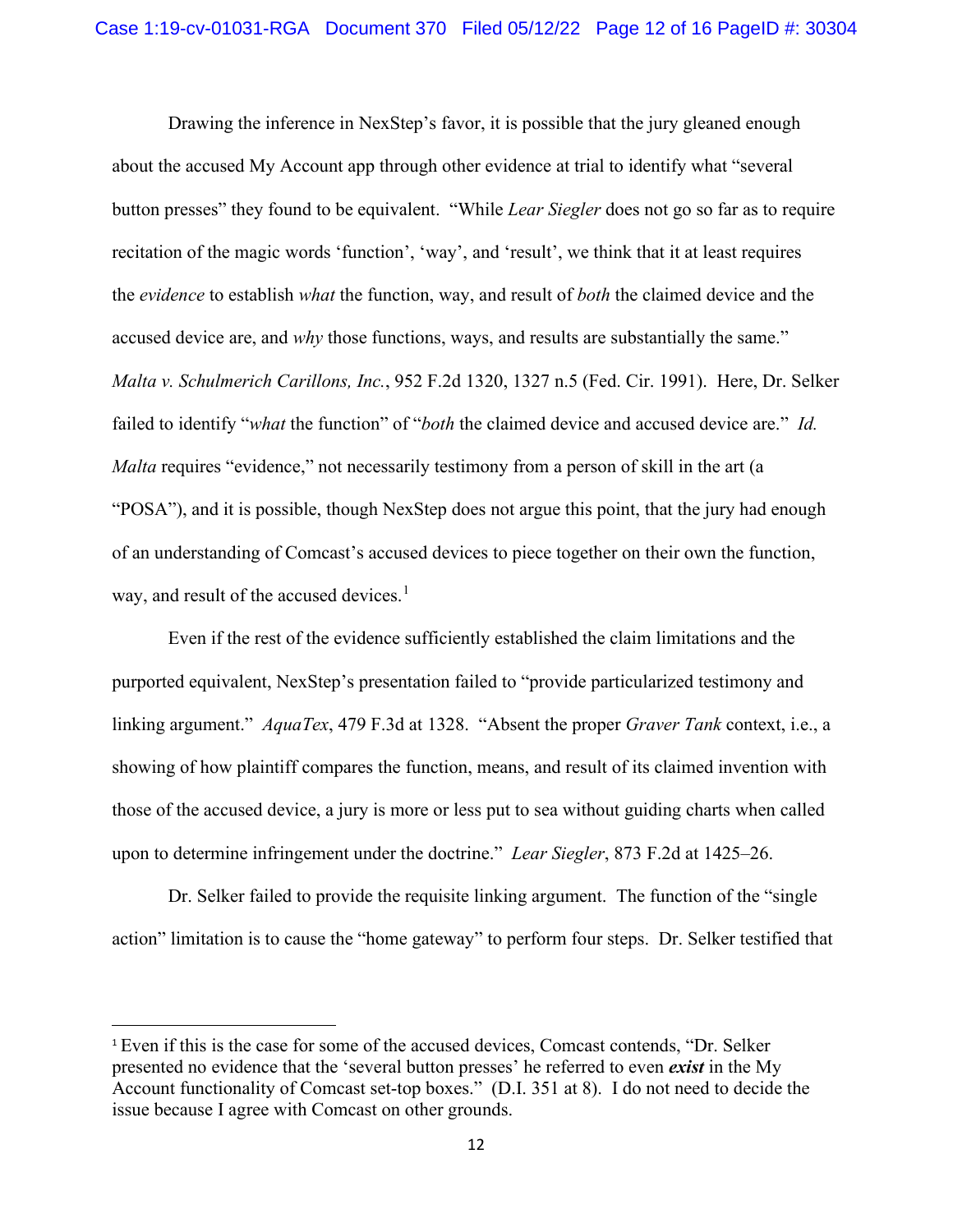"several button presses along the way" is the same function. (D.I. 347 at 384:7–8). The extent of his support is: "I say that's the same function." (*Id.*). This is not testimony from a POSA "showing how plaintiff compares" the function of the claimed device and the accused device. *Lear Siegler*, 873 F.2d at 1425.

The Federal Circuit rejected a similarly conclusory statement of function in *Malta v. Schulmerich Carillons, Inc.* 952 F. 2d 1320 (Fed. Cir. 1991). *Malta* was a case about musical handbells. *Id.* at 1321. The asserted patent claimed "striking buttons," a feature which allowed the player to quickly adjust the volume of the bell. *Id.* at 1321–22. The plaintiff's expert testified that the accused handbells had "a plurality of buttons, there's three sets, *buttons or the equivalent thereof* . . ." *Id.* at 1326. Plaintiff's expert further testified:

Q: Do you find those buttons in [the accused] structure?

A: Yes, there are buttons per se here, the felt, the opposed felt certainly are visible buttons. The opposed locations or surfaces which are related to these long slots are likewise buttons and the opposed pair of solid portions again are buttons.

Q: Do you mean they're buttons or function like buttons?

A: They function like buttons....

*Id*. The Federal Circuit held, "Mr. Malta's offhand and conclusory statements ('buttons or the equivalent thereof' and 'They function like buttons') are not sufficiently particularized evidence. In short, with little guidance, the jury was left to its own imagination on the technical issue of equivalency." *Id.* at 1327.

Dr. Selker's "I say that's the same function" provides about the same amount of detail as the *Malta* plaintiff's expert. It is true that Dr. Selker provides more detail regarding the other two prongs of the function/way/result test. At no point, however, did his testimony cure the fatal flaw of failure to link the functions.

Regarding the way prong, Dr. Selker testified: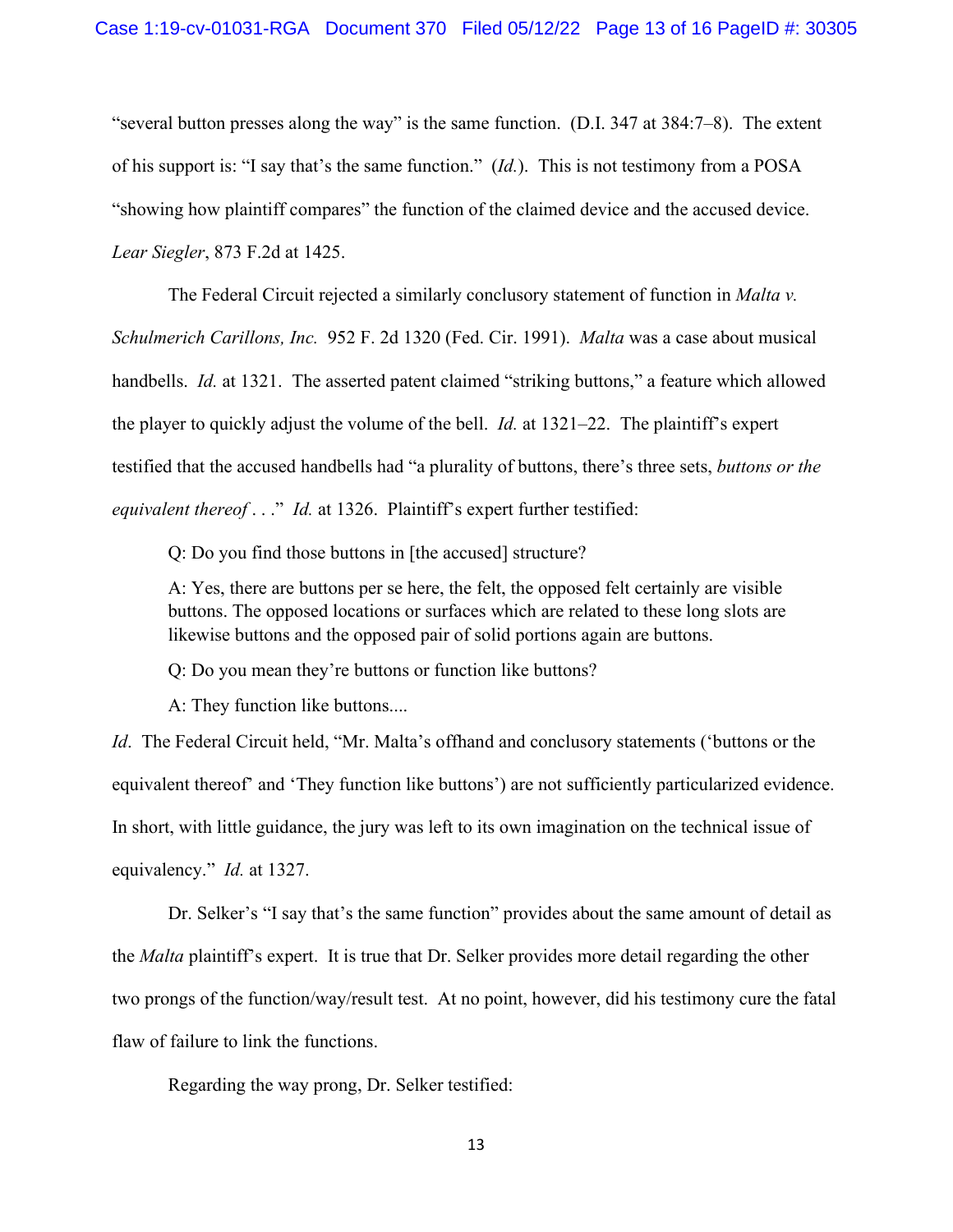Well, it's done in the same way in that the stuff is all kept up in the cloud for the purpose of doing this and it's going to go and diagnose it using the home gateway and it's going to solve my problem without me having to go through and put in my model numbers and all of that stuff. So it's really literally using – using this Concierge as more of a – somebody to give authorization than to do the actual function. I'm not down there in the machine room, you know, putting instructions into a computer to make it do each of these things.

(D.I. 347 at 384:17–385:1). To the extent this word salad communicated anything to the jury, it did not provide particularized testimony or a linking argument for why several button presses perform the claimed method in the same way as the claimed single action.

For the result prong, Dr. Selker testified, "the result is that this thing is going to be restarted, refreshed, whatever is going to have to happen with it without me having to tangle with understanding all of the issues of being an IT professional or whatever it takes to get this thing up." (*Id.* at 385:4–9). Comcast argues, "the result of the *claimed* 'single action' is that the 'home gateway' performs four specific steps. Dr. Selker's DOE testimony did not address that result at all." (D.I. 351 at 10 (citations omitted)). Because Dr. Selker's testimony regarding the result is untethered from the claim language, it amounts to little more than "generalized testimony as to the overall similarity between the claims and the accused infringer's product." *Texas Instr.*, 90 F. 3d at 1567. In short, Dr. Selker's DOE testimony does not provide the requisite "particularized testimony and linking argument."

Comcast points to several other reasons why I should grant JMOL of noninfringement under the DOE. (D.I. 351 at 2–14). Because I agree that the verdict is not supported by substantial evidence, I need not address Comcast's other arguments.

# **C. Judgment of No Damages**

Comcast argues that I should grant judgment of no damages because NexStep did not present evidence of damages at the trial. (D.I. 351 at 14–15). NexStep responds, "Comcast's request for a judgment of no damages is not available under either Rule 50(b) or 59, upon which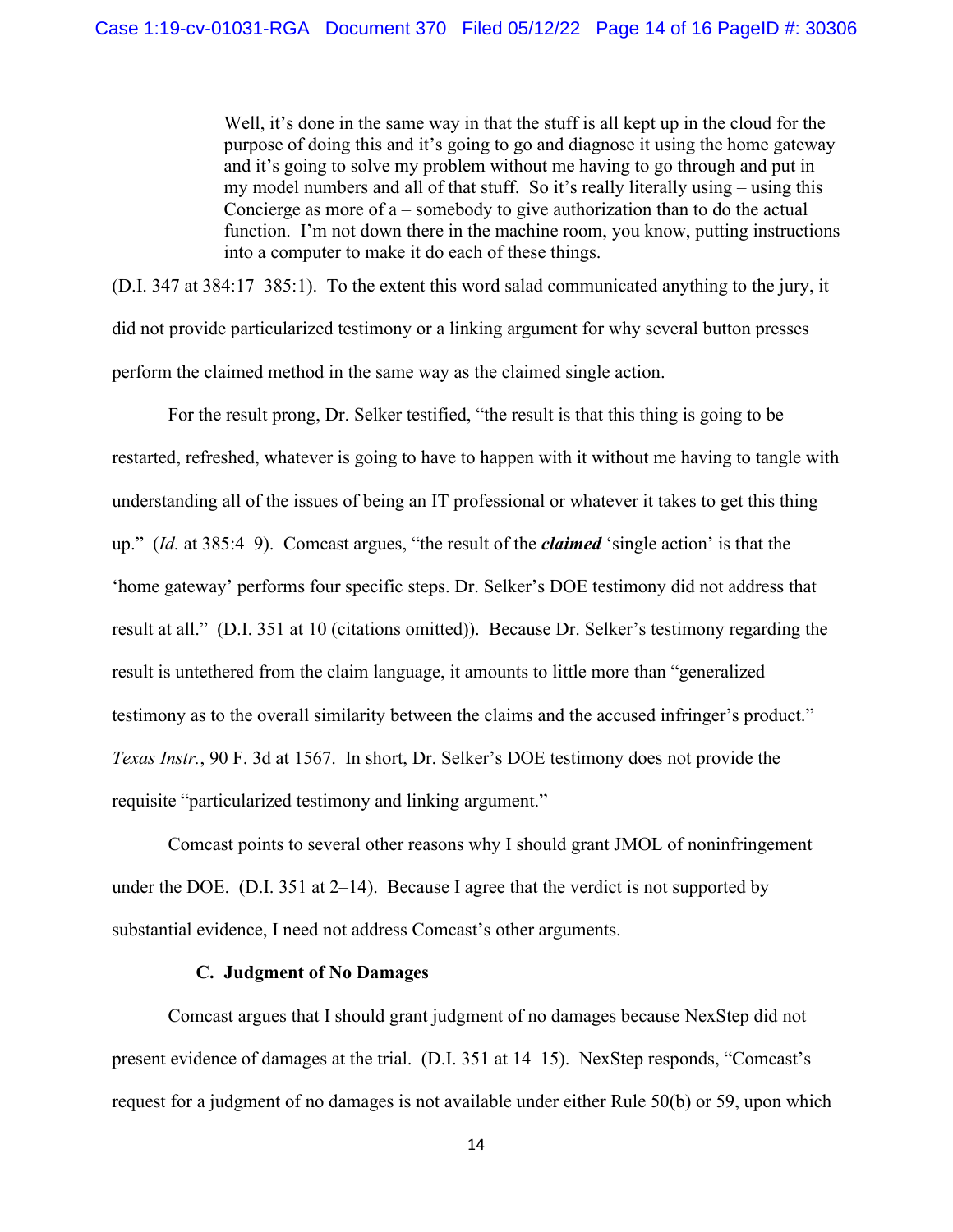Comcast moves." (D.I. 358 at 15). I agree. Rule 50 allows for judgment on matters submitted to the jury. NexStep was not "fully heard" on the issue of damages because I excluded NexStep's damages evidence prior to trial. Fed. R. Civ. P. 50(a)(1); D.I. 352-1, Ex. A. Thus, I will deny Comcast's motion for judgment of no damages and judgment of no liability for infringement.

## **D. Invalidity**

Comcast requests JMOL of invalidity "if the court upholds the verdict of infringement of the '009 patent under the DOE." (D.I. 351 at 15; D.I. 360 at 8). Because I find that the infringement verdict is not supported by substantial evidence, I need not rule on Comcast's invalidity contentions.

# **E. New Trial**

For the foregoing reasons, I will grant Comcast's motion for judgment as a matter of law. "If the court grants a renewed motion for judgment as a matter of law, it must also conditionally rule on any motion for a new trial by determining whether a new trial should be granted if the judgment is later vacated or reversed." Fed. R. Civ. P.  $50(c)(1)$ . Comcast argues that a new trial is warranted because Dr. Selker's opinions are "inconsistent with the plain meaning of the word 'single'" and thus "should have been excluded under *Daubert*." (D.I. 351 at 13).

The Magistrate Judge recommended that I deny Comcast's *Daubert* motion on this issue. (D.I. 267 at 45–46). Comcast did not object to this recommendation. (D.I. 273; D.I. 351 at 13 n.6). Thus, I find that Comcast's *Daubert* argument is waived. *See Masimo Corp. v. Philips Elec. N. Am. Corp.*, 62 F. Supp. 3d 368, 374 (D. Del. 2014) ("The failure to object [to a Magistrate Judge's recommendation] may result in waiver of the right to further review of the